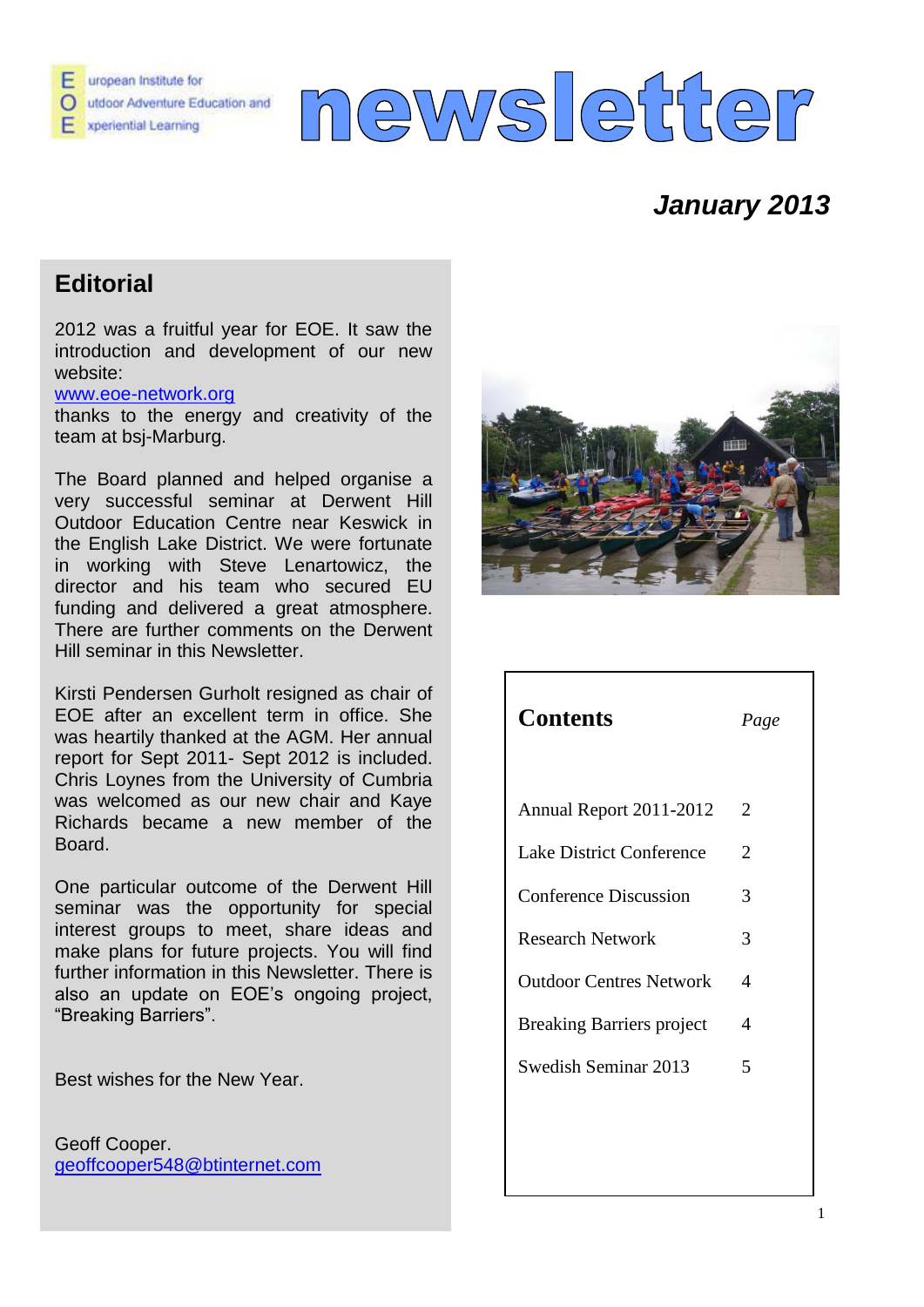## **Annual Report**

#### **Sept 2011 – Sept 2012**

The mission of the European Institute [\(www.eoe-network.org\)](http://www.eoe-network.org/) (EOE) is to bring together and develop networks among social and youth workers, teachers, academics and students concerning Outdoor Adventure Education and Experiential Learning across Europe.

The Board of the EOE consists of Kirsti Pedersen Gurholt, Chair, Peter Becker, Vice-Chair, Jochem Schirp, Treasurer, and with Andy Ashworth, Jari Kujala, Robbie Nicol, Ralf Westphal, Barbara Humberstone as board members. Magda Jedrzejczyk, Geoff Cooper and Irena Kokalj are co-opted members, and Andy Williams, Chris Loynes, Pete Higgins as corresponding members.

The Board and the executive committee has had four meetings; in Metsäkartano October 2011, in Derwent Hill November 2011 and August 2012 to plan the 2012 European conference, and in Stockholm in August 2012 to plan the 2013 European conference.

The main task for the Board has been the planning and cooperation with Derwent Hill Outdoor Education & Training Centre *–* UK*,* in organizing the 12<sup>th</sup> European Conference titled: *Outdoor learning as a means of promoting healthy and sustainable lifestyles and social inclusion for young people*, held in the Lake District, UK October 26-30th 2012, including 85 participants

representing 12 countries. The Board wants to thank the Centre Director Steve Lenartowicz for his co-operation, hard work and financial support put into the planning and preparations for this conference, in collaboration with Geoff Cooper and Chris Loynes. The Board is also grateful to senior lecturer Erik Backman for his collaboration in organizing another conference in Stockholm 2013, on *Urban nature: inclusive learning through youth work and school work* (see page 6).

The Board sincerely appreciate the efforts of bsj-Marburg for their work and financial contribution in designing and reopening the EOE-network logo and web-site; [www.eoe-network.eu.](http://www.eoe-network.eu/)

The Board is grateful to the EOE sub-groups and members who through their efforts disseminate the ideas of the EOE-network across Europe. The interest in the work of the EOE is increasing and new members are joining the network. The work of the EOE is voluntarily based. The main challenge for the board is to find the time and resources to finance the administration of the website, the Newsletter, produce new publications, initiate new projects and plan conferences. The board is constantly looking for new partners to organize conferences and is open to suggestions and ideas from its members on any issues.

#### **Kirsti Pedersen Gurholt, Oslo.**



#### **2012 Conference at Derwent Hill**

EOE continues to bring together a diverse group of youth workers, teachers, outdoor leaders and researchers with a common interest in outdoor learning. The 2012 conference at Derwent Hill Outdoor Education Centre was no exception. It proved a lively mixture of presentations, workshops and outdoor activities. A glance at the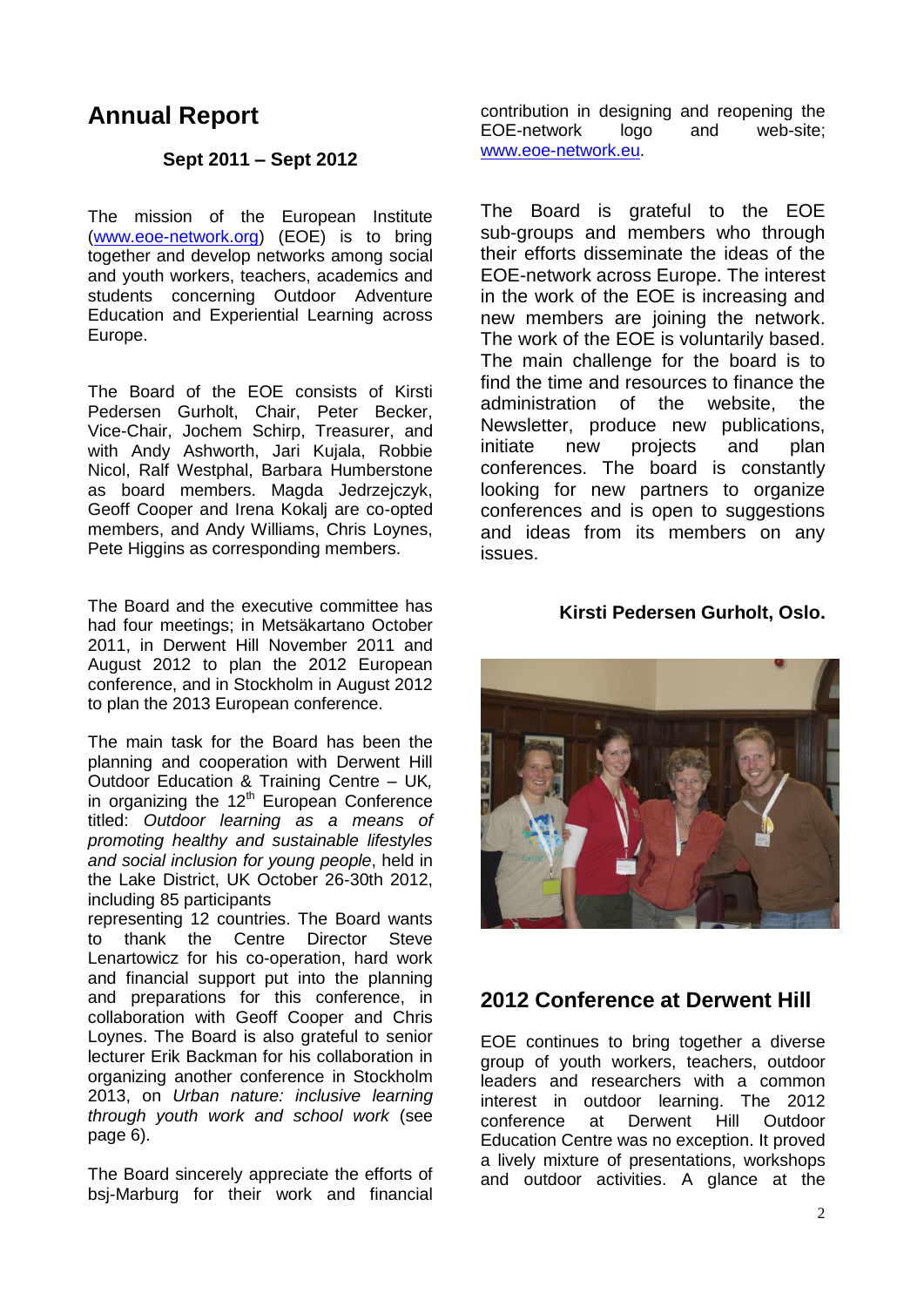programme showed the diversity of sessions including engaging with youngsters with autism, developing inquisitive play, presenting ideas for forest schools and adventure therapy and workshops on art, drama, charcoal making and mobile ropes courses.

The idea for a conference in the English Lake District was conceived in Finland. Steve Lenartowicz, director at Derwent Hill Outdoor Education Centre was quick to give a positive response. It was timely as it coincided with the  $50<sup>th</sup>$  anniversary of the Centre. With the help of Board members plans progressed rapidly and it was decided to have a particular focus on "Outdoor Learning as a means of promoting healthy and sustainable lifestyles and social inclusion for young people". This theme related well to the EU "Youth in Action" priorities and Steve secured funding for 74 delegates from across Europe including Austria, Denmark, Finland, France, Germany, Iceland, Ireland, the Netherlands, Norway, Poland, Slovenia, Sweden and the United Kingdom.

One notable success of the conference was the forming of several interest groups. There were meetings of practitioners interested in developing a European network of outdoor education centres; those keen to share ideas on adventure therapy; and those wishing to collaborate on outdoor research.

Derwent Hill proved an excellent venue for the Conference. Delegates commented on the informal, friendly atmosphere, good food, helpful staff and superb location with lakes, woods and mountains on our doorstep. We'd like to say a big "thank you" to Steve and his team for organising and hosting such a wonderful event.





## **Conference 2012- Discussion Forum**

Towards the end of the conference there was a Discussion Forum chaired by Geoff Cooper with a panel consisting of Kirsti Pedersen Gurholt, Ralph Westphal, Kaye Richards and Felix van Ditzhuijzen. Felix was asked to express the concerns he had raised in Finland 2011 about health and safety regulations in France that he felt were putting undue pressure on his work with disaffected young people. He asked EOE to support him in establishing a professional code of practice for the EOE membership. Discussion followed on what could realistically be provided by EOE beyond a description of the work of the many diverse organisations that make up the membership. There was a general feeling that EOE at this stage did not have the time or resources to establish codes of practice that might require accreditation.

There was also some discussion on how EOE could raise the profile of outdoor learning with policy makers. It was felt that the website was a starting point and would lead to a larger membership and networking.

### **A new EOE Research Network formed**

Would you like to join an EOE network interested in research?

At the Derwent Hill Seminar in October members met to discuss the formation of a network within EOE with an interest in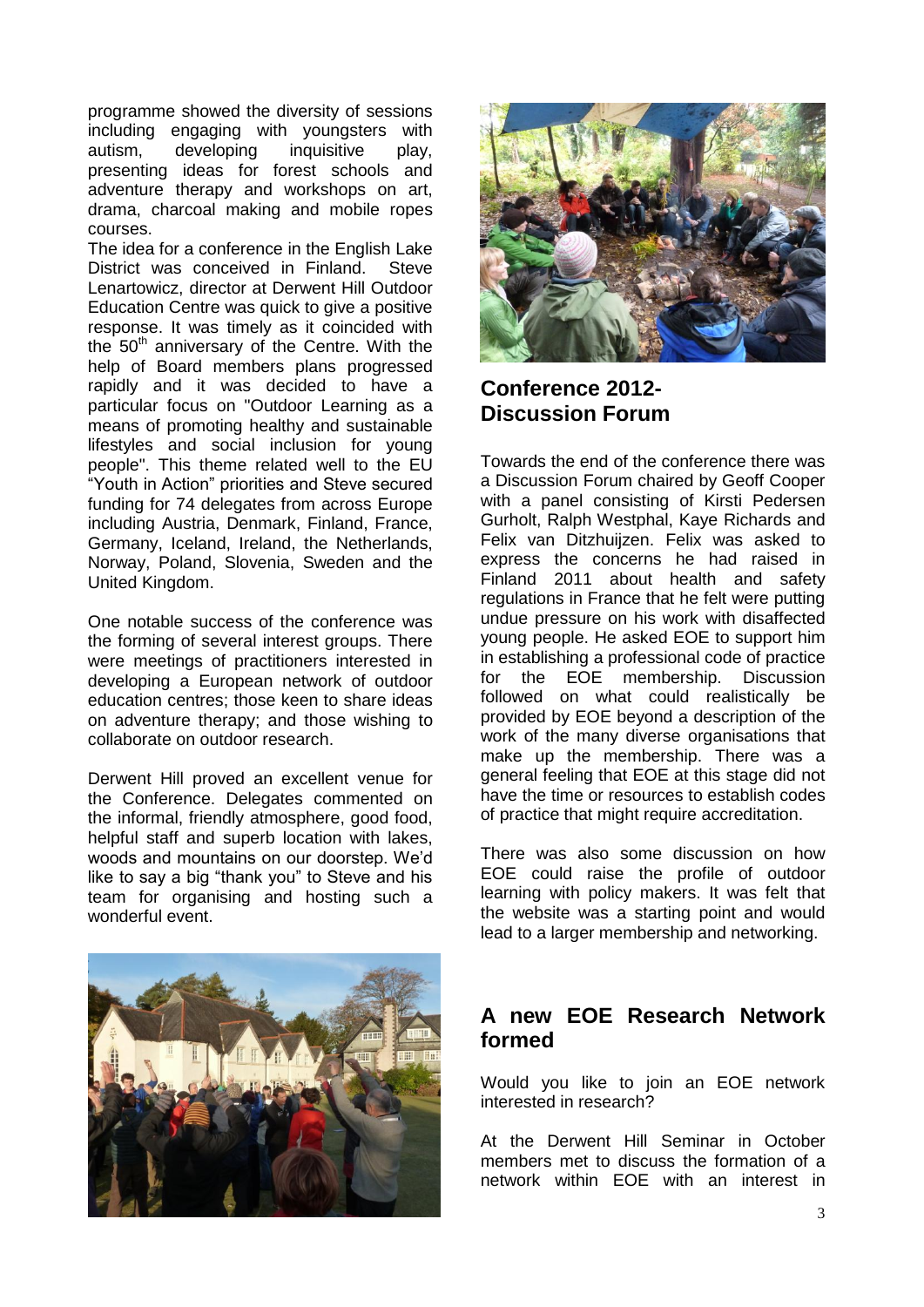promoting collaborative research activities. Many potential research strands were discussed including:

1. The cultural origins of outdoor education.

2. Sustainability and outdoor education.

3. Learning and identity and the concept of transitions (child:adult, adult:parent etc).

4. Sociological approaches to outdoor learning – linking OL to the development of community and values.

5. Place and the senses including the place and identity and place and activity as a sensory experience – and links with a sense of self.

6. Care and responsibility: the need for research into the values base of OL – possibly as a revision of Hahnian approaches

7. Vocational / skills for work approaches

8. The health agenda such as obesity, psychiatric health etc

9. Lifelong learning and aging: the potential for research into the long-term impact of OL and activity levels / engagement in an aging society.

The group also noted shared areas of research strength around Teacher Training, Further Education and sociological approaches and that the EOE represents a valuable resource for trans-cultural studies, practice-led / informed research, links between formal and informal sectors, and for potential collaboration in large scale (pan-European) research.



This was a rich and wide ranging conversation that could lead to exciting collaborations across Europe. If you are active in research, a practitioner keen on your work being studied or have ideas for collaborative research projects please contact Colin Wood c.wood@worcs.ac.uk or Barbara **Humberstone** Barbara.humberstone@bucks.ac.uk for your details to be added to the membership of this group.

### **Outdoor Centres network**

Irena Kokalj chaired this group meeting and reports:

The EOE conference at Derwent Hill produced a very good working atmosphere. One of the outcomes of the conference was an agreement for closer cooperation between six outdoor education centres, which have a lot in common. They are all residential centres that work with youth and school groups. They have similar interests and hope to develop some joint projects in the future. Irena is applying for EU funding to co-ordinate a planning meeting in Slovenia in May and prepare a programme for future cooperation.

The representatives of the centres are:

Chris Loynes from Threshold, UK. Geoff Cooper, Low Bank Ground, Coniston, UK. Ilpo Kauppinen, Metsäkartano youth and wilderness centre, Finland. Irmina Lachacz, Szkola Aktywnego Wypoczynku Frajda, Poland. Jochem Schirp, Simona Lison bsj Marburg, Germany. Sue Walker, Derwent Hill, UK. Irena Kokalj, CŠOD, Slovenia.

## **Breaking Barriers**

Lawrence Chapman reports on this project which supports disabled young people to learn in and through the outdoors. This work has been going on since 2003, but since 2011 we have undertaken 3 exchange trips with Witchenhause special school in Altdorf near Nuremberg. In July 2012, 50 camped in Lowestoft and had a week of canoeing sailing and celebrating the Olympic flame coming through the town. To celebrate 10 years of